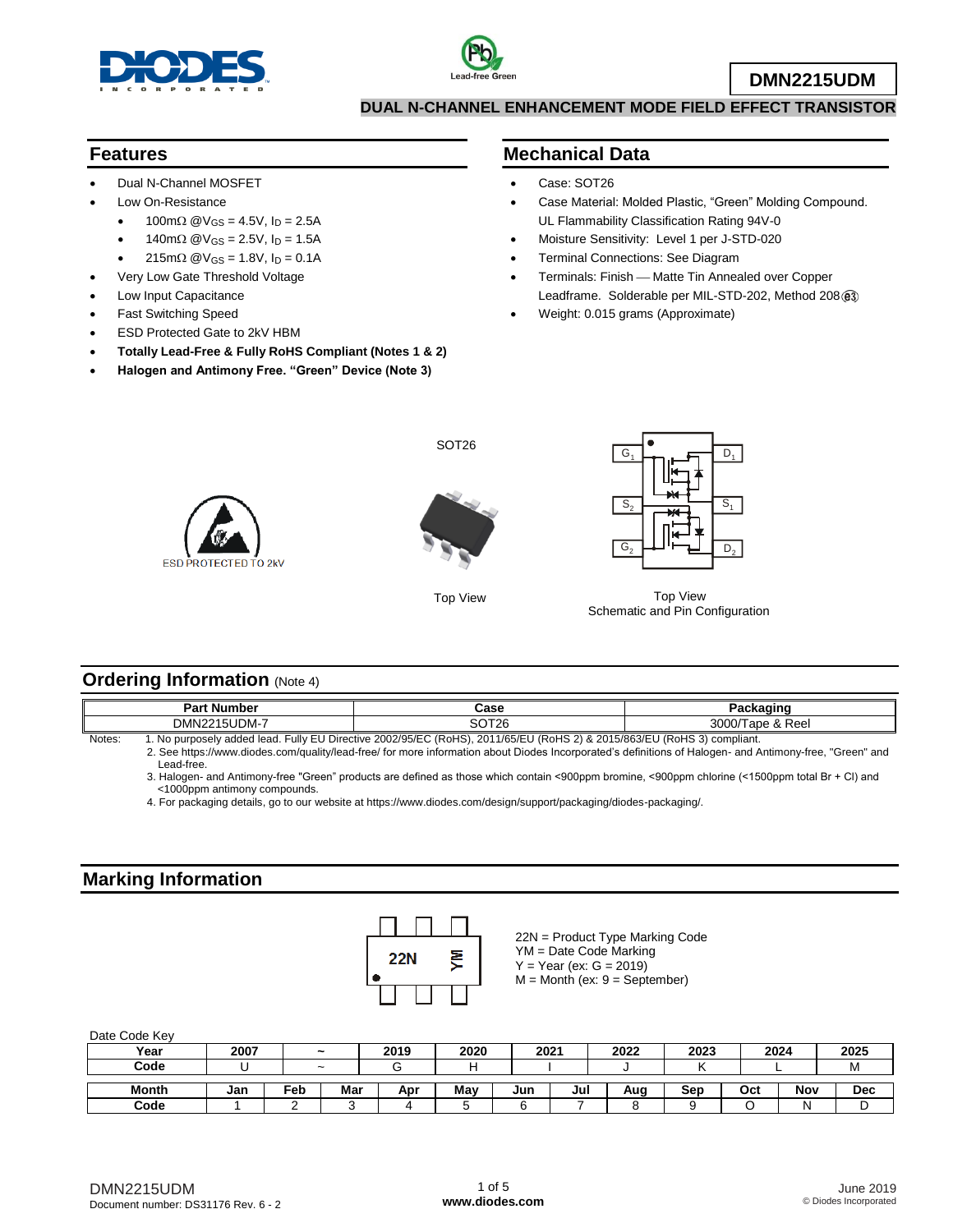

# **Maximum Ratings** (@T<sub>A = +25°C, unless otherwise specified.)</sub>

| Characteristic                | Symbol                                 | Value      | Unit      |  |
|-------------------------------|----------------------------------------|------------|-----------|--|
| Drain-Source Voltage          | V <sub>DSS</sub>                       | 20         |           |  |
| Gate-Source Voltage           | Vgss                                   | ±12        |           |  |
| Drain Current (Note 5)        | $T_A = +25$ °C<br>$T_A = +85^{\circ}C$ | םו         | 2.0<br>.4 |  |
| Pulsed Drain Current (Note 6) |                                        | <b>IDM</b> |           |  |

#### **Thermal Characteristics** (@T<sub>A</sub> = +25°C, unless otherwise specified.)

| <b>Characteristic</b>                   | Svmbol    | Value           | Unit   |
|-----------------------------------------|-----------|-----------------|--------|
| Total Power Dissipation (Note 5)        |           | 650             | mW     |
| Thermal Resistance, Junction to Ambient | $R_{AJA}$ | 192             | °C∕W   |
| Operating and Storage Temperature Range | J, ISTG   | $-55$ to $+150$ | $\sim$ |

### **Electrical Characteristics** (@T<sup>A</sup> = +25°C, unless otherwise specified.)

| <b>Characteristic</b>               | Symbol                  | Min | <b>Typ</b>       | Max               | Unit      | <b>Test Condition</b>                                      |  |  |
|-------------------------------------|-------------------------|-----|------------------|-------------------|-----------|------------------------------------------------------------|--|--|
| <b>OFF CHARACTERISTICS (Note 7)</b> |                         |     |                  |                   |           |                                                            |  |  |
| Drain-Source Breakdown Voltage      | <b>BV<sub>DSS</sub></b> | 20  |                  |                   | V         | $V_{GS} = 0V$ , $I_D = 10 \mu A$                           |  |  |
| Zero Gate Voltage Drain Current     | <b>I</b> <sub>DSS</sub> | --  |                  |                   | μA        | $V_{DS}$ = 20V, $V_{GS}$ = 0V                              |  |  |
| Gate-Source Leakage                 | Igss                    |     |                  | ±10               | μA        | $V_{GS} = \pm 12V$ , $V_{DS} = 0V$                         |  |  |
| <b>ON CHARACTERISTICS (Note 7)</b>  |                         |     |                  |                   |           |                                                            |  |  |
| Gate Threshold Voltage              | $V_{GS(TH)}$            | 0.6 |                  | 1.0               | V         | $V_{DS} = V_{GS}$ , $I_D = 250 \mu A$                      |  |  |
|                                     | $R_{DS(ON)}$            |     | 80<br>105<br>165 | 100<br>140<br>215 |           | $V_{GS} = 4.5V$ , $I_D = 2.5A$                             |  |  |
| Static Drain-Source On-Resistance   |                         |     |                  |                   |           | m $\Omega$   V <sub>GS</sub> = 2.5V, I <sub>D</sub> = 1.5A |  |  |
|                                     |                         |     |                  |                   |           | $V_{GS} = 1.8V$ , $I_D = 0.1A$                             |  |  |
| Forward Transfer Admittance         | $ Y_{fs} $              |     | 5                |                   | S         | $V_{DS} = 5V$ , $I_D = 2.4A$                               |  |  |
| Diode Forward Voltage (Note 7)      | <b>V<sub>SD</sub></b>   |     | 0.73             | 1.1               | V         | $V_{GS} = 0V$ , $I_S = 1.05A$                              |  |  |
| DYNAMIC CHARACTERISTICS             |                         |     |                  |                   |           |                                                            |  |  |
| Input Capacitance                   | $C$ <sub>iss</sub>      |     | 188              |                   | pF        |                                                            |  |  |
| Output Capacitance                  | C <sub>oss</sub>        |     | 44               |                   | <b>DF</b> | $V_{DS} = 10V$ , $V_{GS} = 0V$<br>$= 1.0$ MHz              |  |  |
| Reverse Transfer Capacitance        | C <sub>rss</sub>        |     | 30               |                   | pΕ        |                                                            |  |  |
| Turn-On Delay Time                  | $t_{D(ON)}$             |     | 8                |                   |           |                                                            |  |  |
| <b>Rise Time</b>                    | t <sub>R</sub>          |     | 3.8              |                   | ns        | $V_{DD} = 10V$ , $R_L = 10\Omega$                          |  |  |
| Turn-Off Delay Time                 | tp(OFF)                 |     | 19.6             |                   |           | In = 1A. VGEN = 4.5V, $R_G = 6\Omega$                      |  |  |
| <b>Fall Time</b>                    | tF                      |     | 8.3              |                   |           |                                                            |  |  |

Notes: 5. Device mounted on FR-4 PCB, or minimum recommended pad layout.

6. Pulse width  $\leq 10$ μs, duty cycle  $\leq 1\%$ .

7. Short duration pulse test used to minimize self-heating effect.



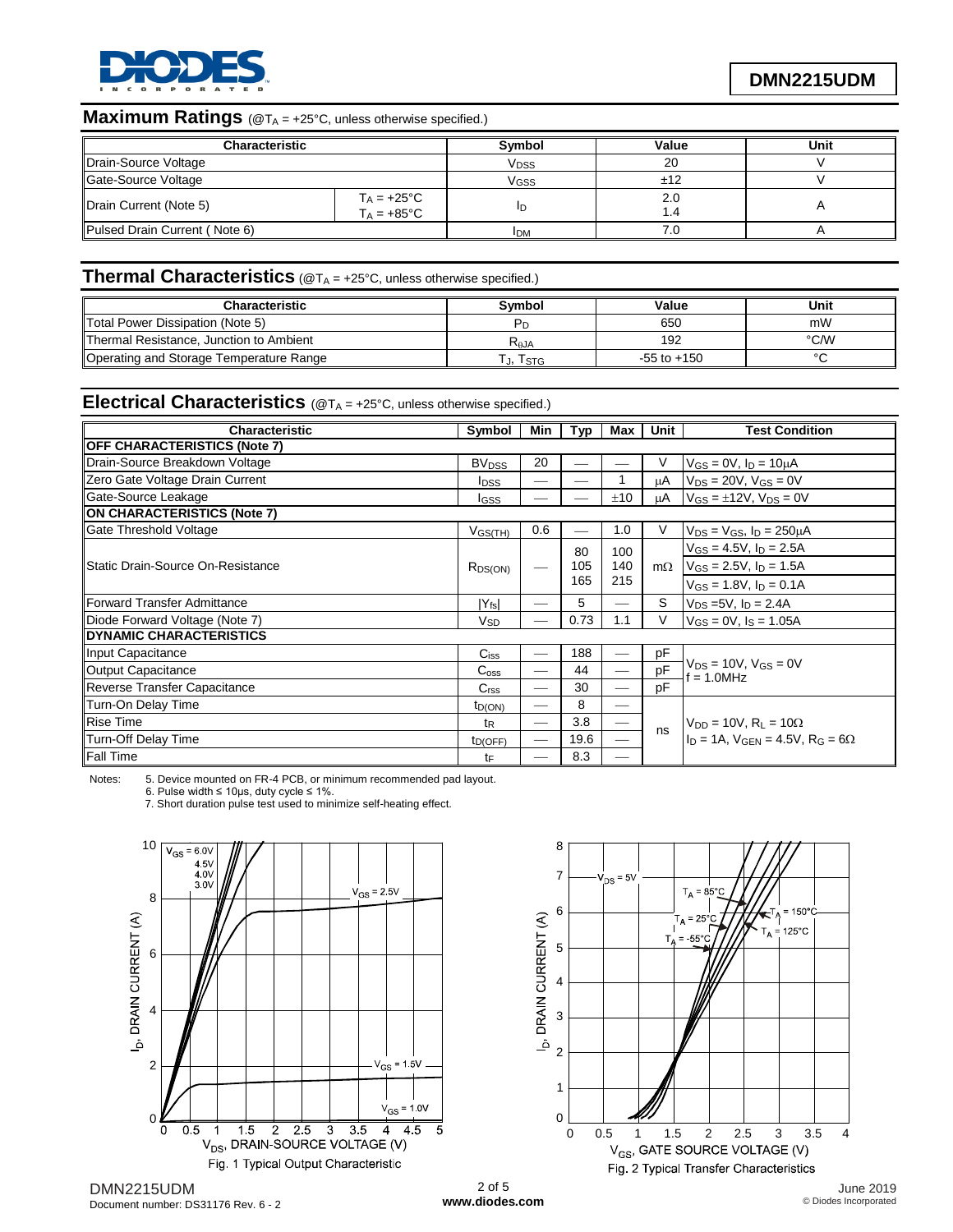

# **DMN2215UDM**





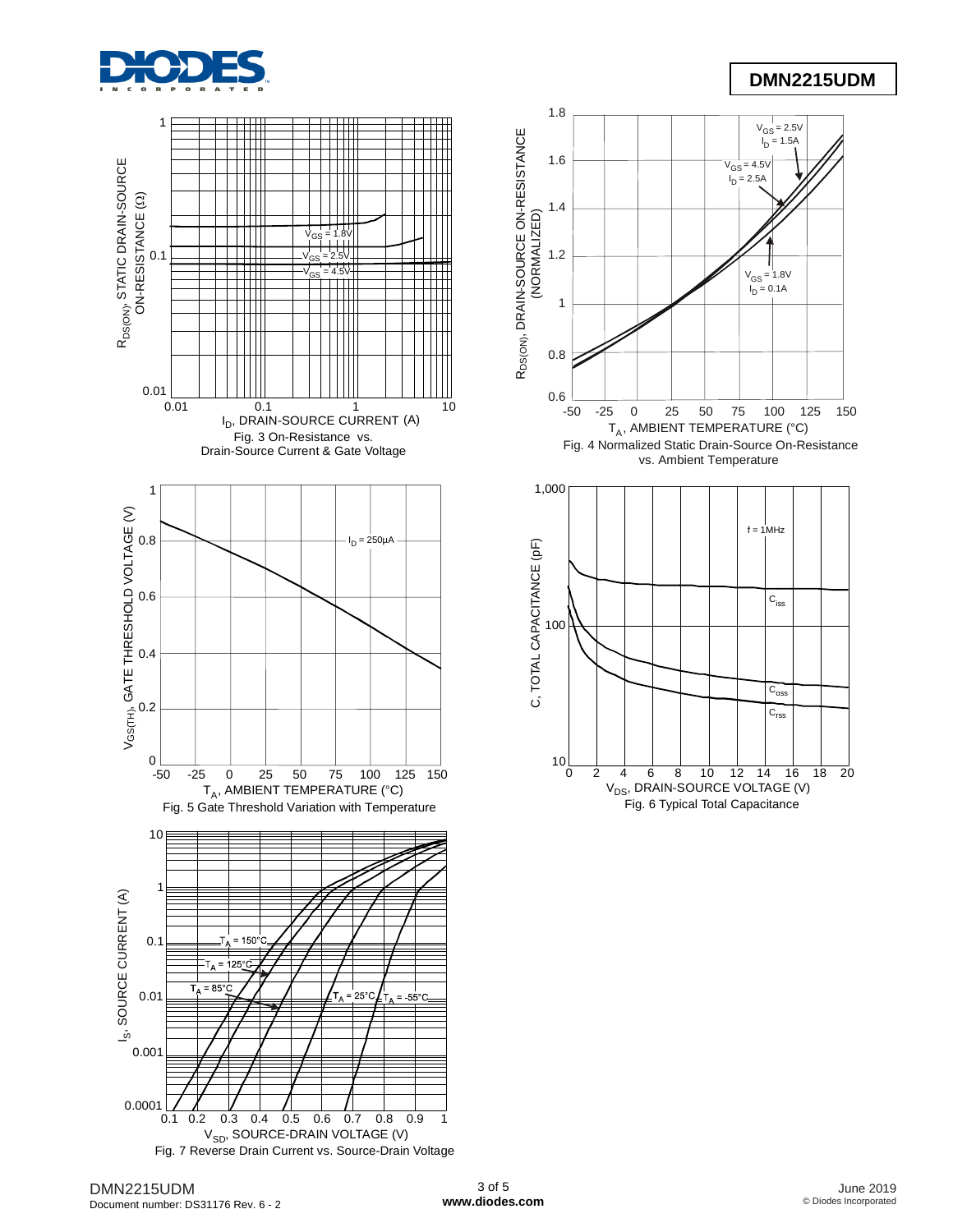

### **Package Outline Dimensions**

Please see<http://www.diodes.com/package-outlines.html> for the latest version.



#### **Suggested Pad Layout**

Please see<http://www.diodes.com/package-outlines.html> for the latest version.



**Dimensions Value (in mm)**  $\overline{C}$  2.40 **C1** 0.95 **G** 1.60 **X** 0.55<br>**Y** 0.80 **Y** 0.80<br>**Y1** 3.20 **Y1** 3.20

**SOT26**